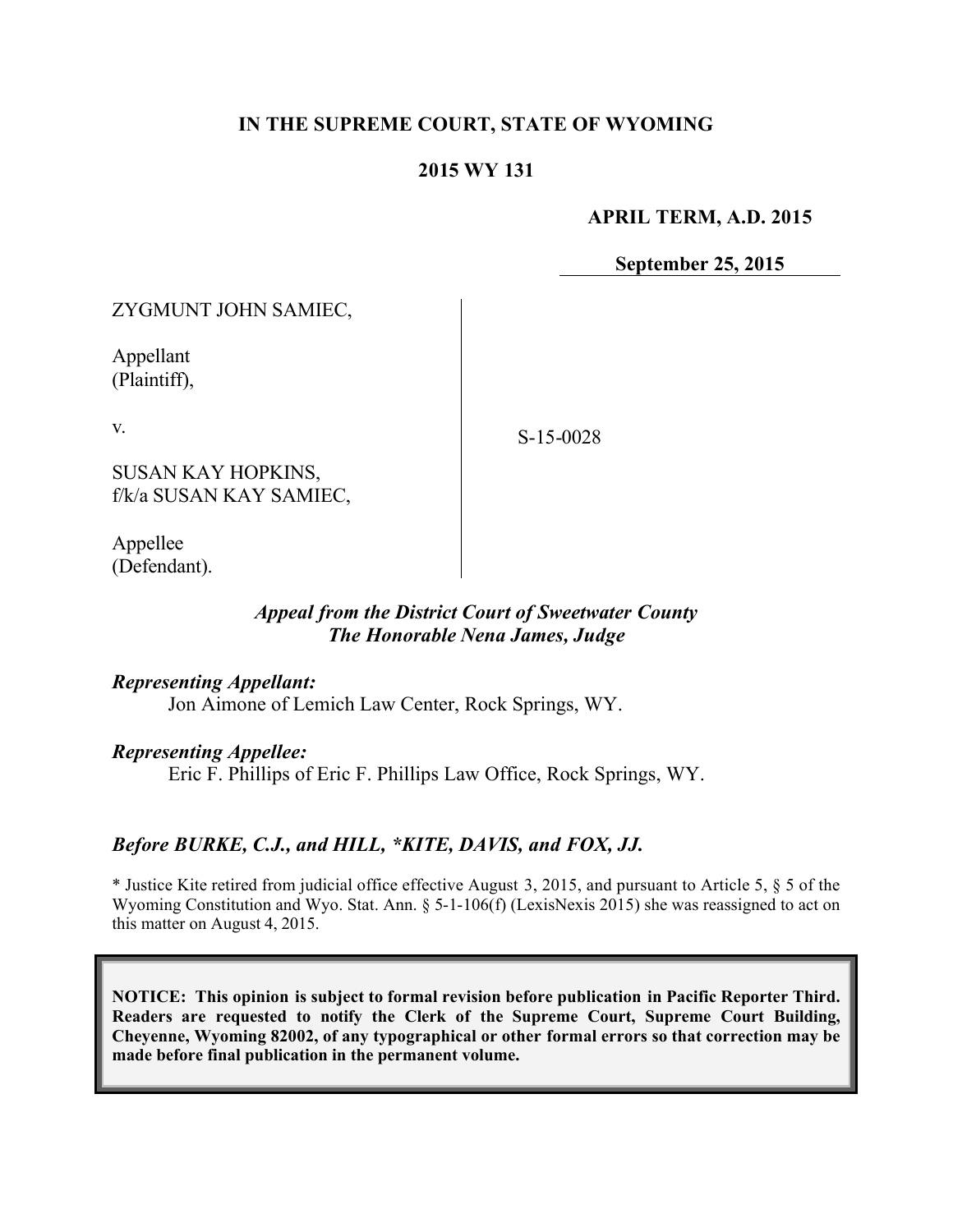### **HILL,** Justice.

[¶1] In this post-divorce dispute, Zygmunt Samiec (Father) appeals a district court order requiring him to pay 75% of his daughter's residential treatment costs. Father contends that the district court erred in failing to recognize either a written or an implied agreement between Father and his former wife, Susan Hopkins f/k/a Samiec (Mother), to split the residential treatment costs equally. Alternatively, Father argues that the district court should have applied the doctrine of promissory estoppel to find a binding agreement between Mother and Father to share equally in the costs of their daughter's residential treatment. We affirm.

### **ISSUES**

[¶2] Father states the issues on appeal as:

a. Did the Parties have a binding agreement to each pay 50% of New Haven's costs?

b. Does the doctrine of promissory estoppel create a binding agreement between the parties?

# **FACTS**

[¶3] Father and Mother were divorced in December 2009. The parties' decree of divorce incorporated a stipulated agreement specifying that Mother would have primary custody of the parties' two daughters and Father would have visitation. The stipulated agreement further provided:

> 7. ... [Father] and [Mother] further agree [to] equally share the current outstanding and future costs and fees for the minor children's extracurricular activities, school activities and counseling costs. \* \* \* \* \* \* \*

> 10. \* \* \* [Father] currently carries medical insurance for the minor children. All costs of medical, dental optometric [sic], or orthodontic care not covered by such insurance for the children shall be split between the parties with [Father] paying 75% and [Mother] paying 25% of such uncovered costs.

[¶4] In 2010, one of the parties' daughters (Daughter) was placed at the Wyoming Behavioral Institute (WBI) after threatening suicide. Soon thereafter, Father filed a petition to modify the divorce decree, seeking custody of the parties' two children. The parties resolved their custody dispute, but they were unable to agree on how to divide the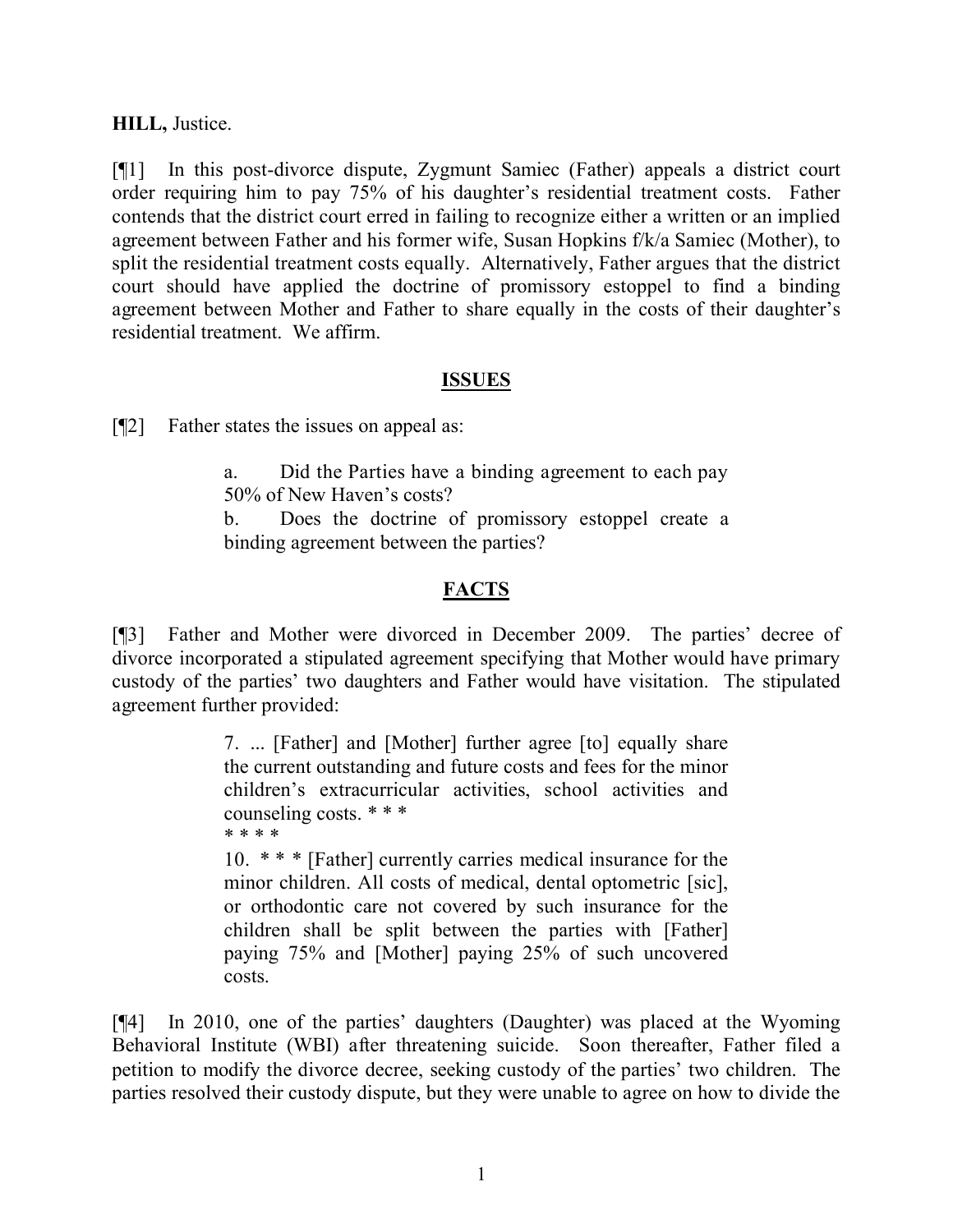costs of Daughter's stay at WBI, and they asked the district court to determine whether residential treatment should be treated as a counseling cost, which pursuant to the divorce agreement would be subject to a 50/50 split between Father and Mother, or as a medical expense, which pursuant to the divorce agreement would require Father to pay 75% of any uncovered expense.

[¶5] When Daughter completed her six-week stay at WBI in 2010, the question of how residential treatment costs should be treated under the divorce agreement was still pending before the district court. After leaving WBI, Daughter continued to experience difficulties, and Mother and Father eventually agreed to place Daughter in another residential program, the New Haven Residential Treatment Center in Saratoga Springs, Utah. Daughter's stay at New Haven began on April 12, 2011, which was again while the question of how residential treatment costs should be categorized under the divorce agreement was still pending before the district court. Daughter ultimately remained at New Haven until the end of August 2012, and the total cost of her approximately sixteenmonth stay at New Haven was \$212,449.00.

[¶6] On April 4, 2012, roughly a year into Daughter's sixteen-month stay at New Haven, the district court ruled that residential treatment is a medical expense subject to the 75/25 cost sharing provision. Father appealed that ruling, and on August 28, 2013, this Court issued its decision affirming the district court's decision. *See Samiec v. Fermelia*, 2013 WY 101, ¶ 1, 308 P.3d 844, 845 (Wyo. 2013). The question of whether residential treatment should be considered a counseling cost or a medical expense was therefore unanswered before Daughter's admission to New Haven and remained a pending question throughout her entire sixteen-month stay.

[¶7] When Daughter was admitted to New Haven, Mother and Father signed enrollment and tuition agreements with New Haven, which specified that Mother and Father were both jointly and severally liable for the fee obligations under the agreements. Pursuant to those agreements, Mother and Father were each billed 50% of Daughter's tuition on a monthly basis. This meant that by the end of Daughter's stay, Mother and Father had each paid \$106,224.50 of Daughter's tuition fees.

[¶8] On January 31, 2014, Mother filed a motion seeking an order to show cause why Father should not be held in contempt for failing to reimburse Mother \$53,112.25 for half of the costs she paid to New Haven. Mother contended that based on the district court's ruling that residential treatment costs were medical expenses governed by paragraph 10 of the parties' divorce agreement, which ruling was affirmed by this Court, Father was required to pay 75% of the New Haven costs. Mother argued she was therefore entitled to reimbursement of the amounts she had paid in excess of her obligation under the divorce agreement's 75/25 split for uncovered medical expenses.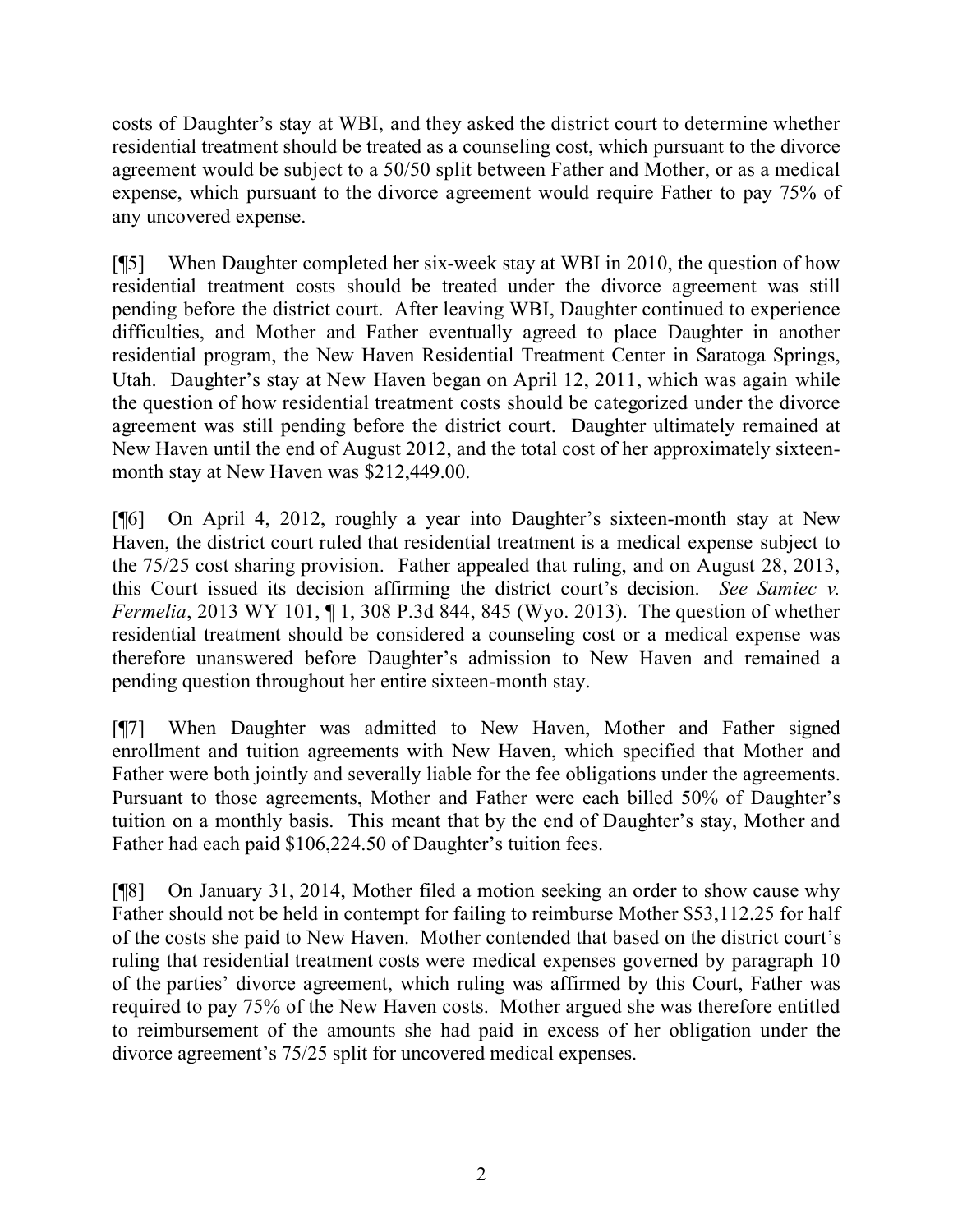[¶9] On February 5, 2014, the district court issued an Order to Show Cause and directed Father to appear on March 25, 2014. Father filed a motion to vacate the show cause order, arguing that questions of fact concerning whether the parties had an enforceable agreement to each pay 50% of the New Haven costs required an evidentiary hearing and precluded the dispute from being resolved as a contempt matter. The district court then issued an Order Vacating Show Cause Hearing and Ordering Evidentiary Hearing.

[¶10] On July 1, 2014, the district court held an evidentiary hearing on the question of whether the parties had an enforceable agreement to share the New Haven costs equally rather than according to the 75/25 split provided by the parties' divorce agreement. The court found no such agreement, concluding first:

> Although the parties had binding contracts with New Haven which made them each individually responsible for 50% of the total costs, this did not create a binding agreement between them to modify the terms of the Stipulation and Agreement governing ultimate responsibility for sharing of medical costs.

[¶11] The district court then rejected Father's claims of an implied-in-fact contract to modify the parties' divorce agreement. In particular, the court rejected the contention that Mother's payment of all amounts billed to her by New Haven evidenced consent to cost sharing at the rate billed, finding that such payment was consistent with the parties' past practice of Mother paying medical bills in their entirety and then receiving reimbursement from Father. The court likewise rejected Father's promissory estoppel claim, finding there was no clear and definite agreement to modify the parties' divorce agreement, but even if there were, the evidence did not support reasonable reliance by Father.

[¶12] On October 24, 2014, the district court issued its order implementing its decision. The order directed Father to reimburse Mother \$53,112.25, the amount she paid New Haven in excess of the 75/25 split dictated by the parties' divorce agreement. Father timely filed a notice of appeal to this Court.

# **STANDARD OF REVIEW**

[¶13] The district court's ruling resulted from an evidentiary hearing before the court, and we therefore review the court's findings of fact for clear error and its conclusions of law de novo. *Moore v. Wolititch*, 2015 WY 11, ¶ 9, 341 P.3d 421, 423 (Wyo. 2015) (quoting *Clark v. Ryan Park Prop. & Homeowners Ass'n*, 2014 WY 169, ¶ 6, 340 P.3d 288, 289 (Wyo. 2014)). We have explained: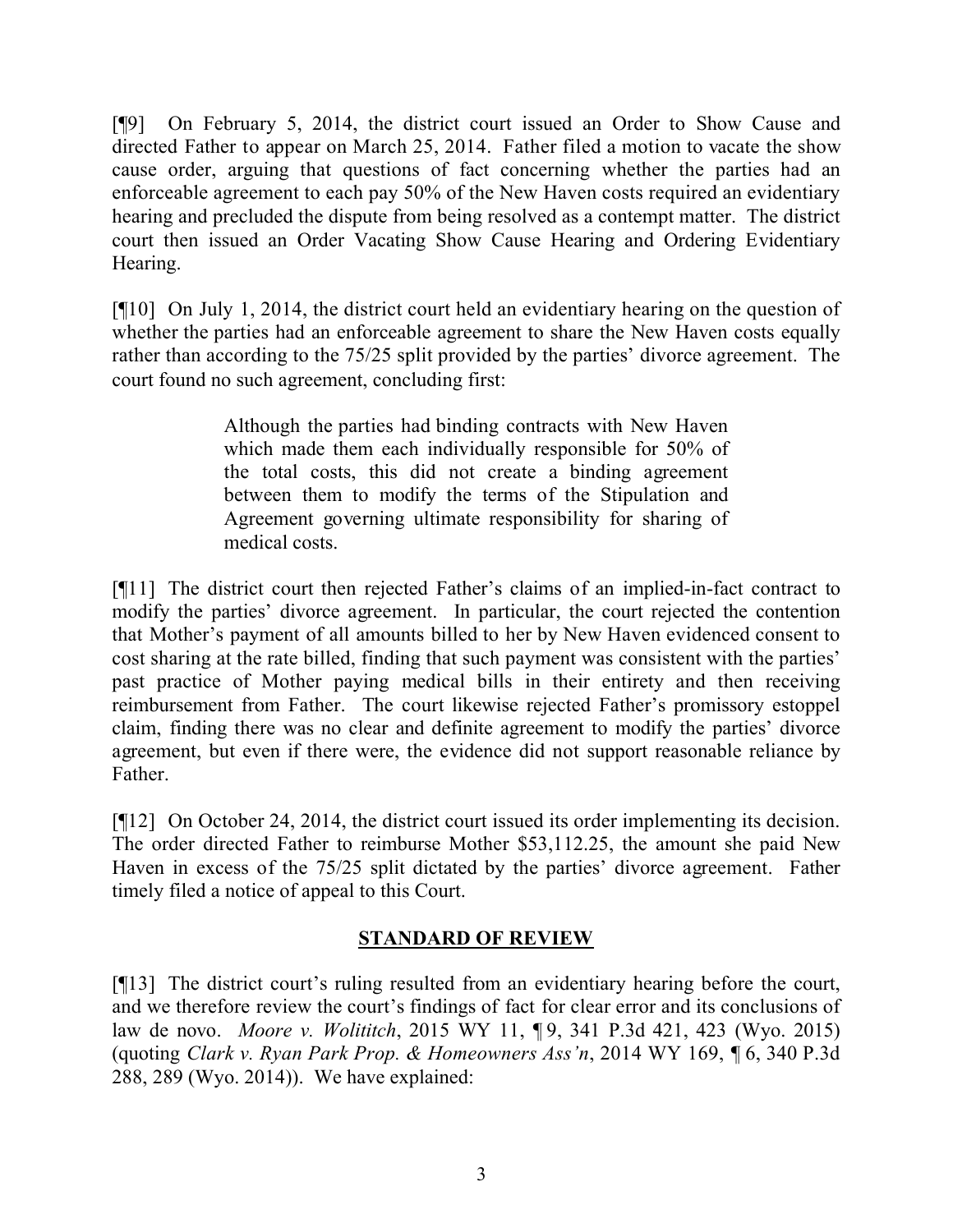The factual findings of a judge are not entitled to the limited review afforded a jury verdict. While the findings are presumptively correct, the appellate court may examine all of the properly admissible evidence in the record. Due regard is given to the opportunity of the trial judge to assess the credibility of the witnesses, and our review does not entail reweighing disputed evidence. Findings of fact will not be set aside unless they are clearly erroneous. A finding is clearly erroneous when, although there is evidence to support it, the reviewing court on the entire evidence is left with the definite and firm conviction that a mistake has been committed.

*Moore*, ¶ 9, 341 P.3d at 423 (quoting *Miner v. Jesse & Grace, LLC*, 2014 WY 17, ¶ 17, 317 P.3d 1124, 1131 (Wyo. 2014)).

[¶14] In reviewing the district court's findings for clear error, "we assume that the evidence of the prevailing party below is true and give that party every reasonable inference that can fairly and reasonably be drawn from it." *Moore*, ¶ 10, 341 P.3d at 423 (quoting *Miner*, ¶ 17, 317 P.3d at 1131).

## **DISCUSSION**

[¶15] Father contends that the parties agreed to modify the cost allocation provisions of their divorce agreement both in writing and orally. Alternatively, he argues that the doctrine of promissory estoppel applies to create a binding agreement on the sharing of the New Haven costs.

[¶16] We will consider each of Father's arguments, but before turning to that discussion, we first address Mother's opening argument that whether the parties had an enforceable agreement or not is irrelevant. In particular, Mother asks this Court to ignore any alleged agreement to modify the divorce decree because it is well settled that a divorce decree may not be modified by agreement of the parties without court approval. Thus, even if the parties reached the agreement alleged by Father, that agreement was not approved by the district court and was therefore of no effect. While Mother's recitation of the law governing modification of a divorce decree is generally sound, we disagree that it renders the parties' disputed agreement irrelevant.

[¶17] We have recognized the "established principle that the parties to a divorce may not modify a divorce decree without submitting those modifications to the district court for its consideration and approval." *Richardson v. Richardson*, 868 P.2d 259, 262 (Wyo. 1994) (citing *McKenzie v. Shepard*, 814 P.2d 701, 702 (Wyo. 1991)). The manner in which a decree is modified is by petition to the court by either party to the decree. *See*  Wyo. Stat. Ann. § 20-2-116 (LexisNexis 2015) (district court authority to modify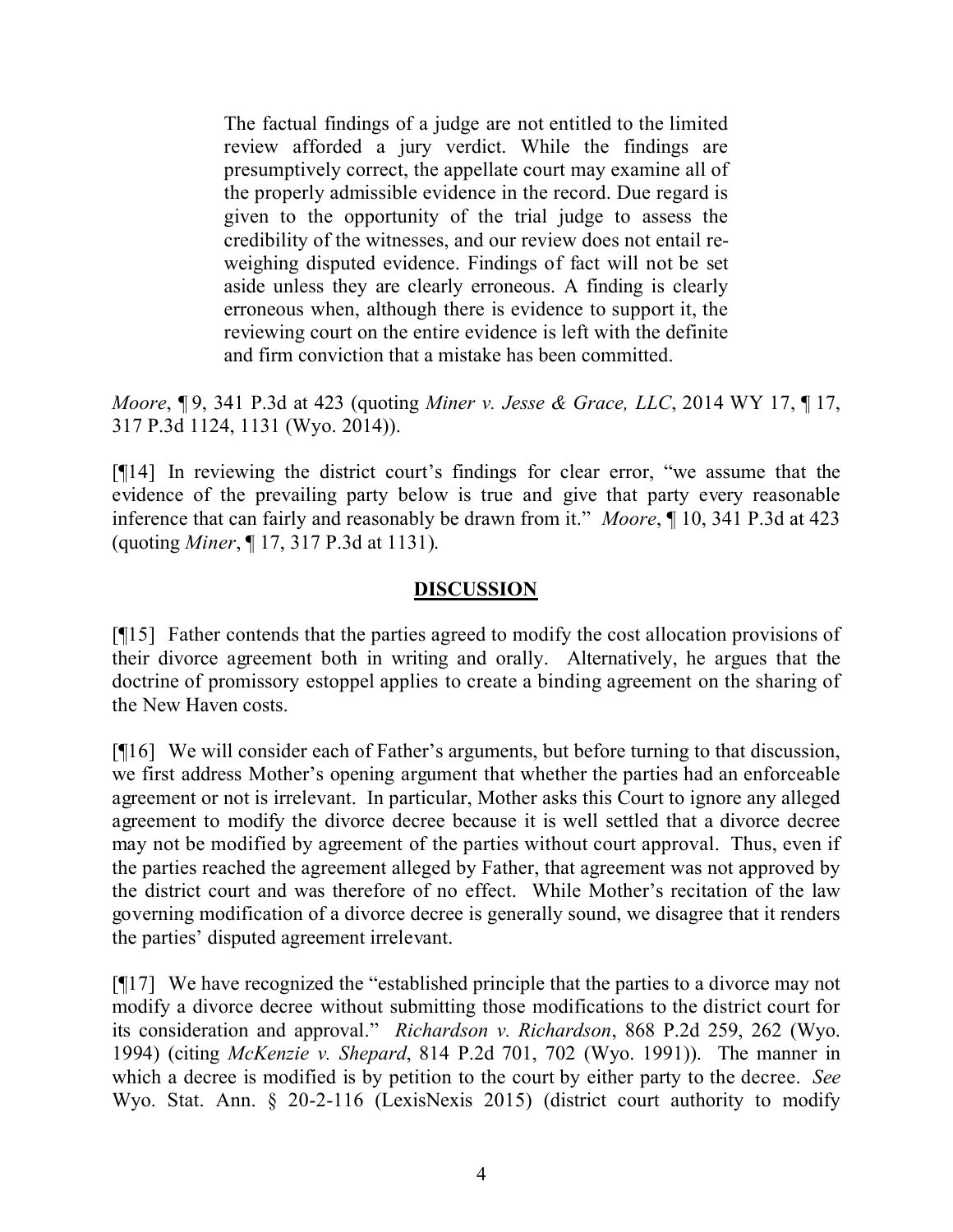decree's allowance for a party or children on petition of either party). The decision whether to grant such a petition for modification is committed to the district court's discretion. *Schluck v. Schluck*, 2008 WY 92, ¶ 2, 189 P.3d 877, 878 n. 2 (Wyo. 2008); *Maher v. Maher*, 2004 WY 62, ¶ 6, 90 P.3d 739, 741 (Wyo. 2004).

[¶18] In this case, Father asserted that the parties had an agreement to modify the divorce agreement provisions governing responsibility for residential treatment costs. Presumably, if the district court had found such an agreement, the court then would have been required to decide whether to approve the agreed-upon modification, a decision that, as noted above, would have been committed to the district court's discretion. Here, the district court found no agreement to modify, and it therefore never reached the question of whether it would approve such a modification. The required court approval for any modification is thus simply not at issue in this appeal.

[¶19] We turn then to our review of the district court's rulings on Father's modification and promissory estoppel claims.

# **A. Modification of the Divorce Agreement**

[¶20] Paragraph 14(f) of the parties' divorce agreement provides that "[n]o modification or waiver of any of the terms hereof shall be valid unless in writing and signed by both of the parties." Father argues that the parties had a written agreement to modify their divorce agreement in the form of the agreement they signed with New Haven. In the alternative, Father argues that the parties had an enforceable implied-in-fact agreement. We find no clear error in the district court's rejection of both claims.

# **1. Written Agreement**

[¶21] The record contains two New Haven agreements, the "New Haven Enrollment Agreement," and the "New Haven Tuition Financial Agreement." Both documents bear the signatures of Mother and Father, who are identified as "Sponsors" under the agreements. The New Haven Enrollment Agreement identifies the parties to the agreement as the New Haven and the Sponsor, and it outlines the services New Haven will provide as well as the other obligations of the parties. In regard to payment of fees, the Enrollment Agreement contains the following provisions:

> 3. **Student Tuition, Program Fees and Enrollment Fees.** In consideration for the services provided by New Haven under this Agreement, the Sponsor agrees that they have read, understand, have completed, and have signed the Tuition Financial Agreement which is made part of this Agreement as  $Exhibit A$ , and that they agree to make timely payments to New Haven of all program fees and enrollment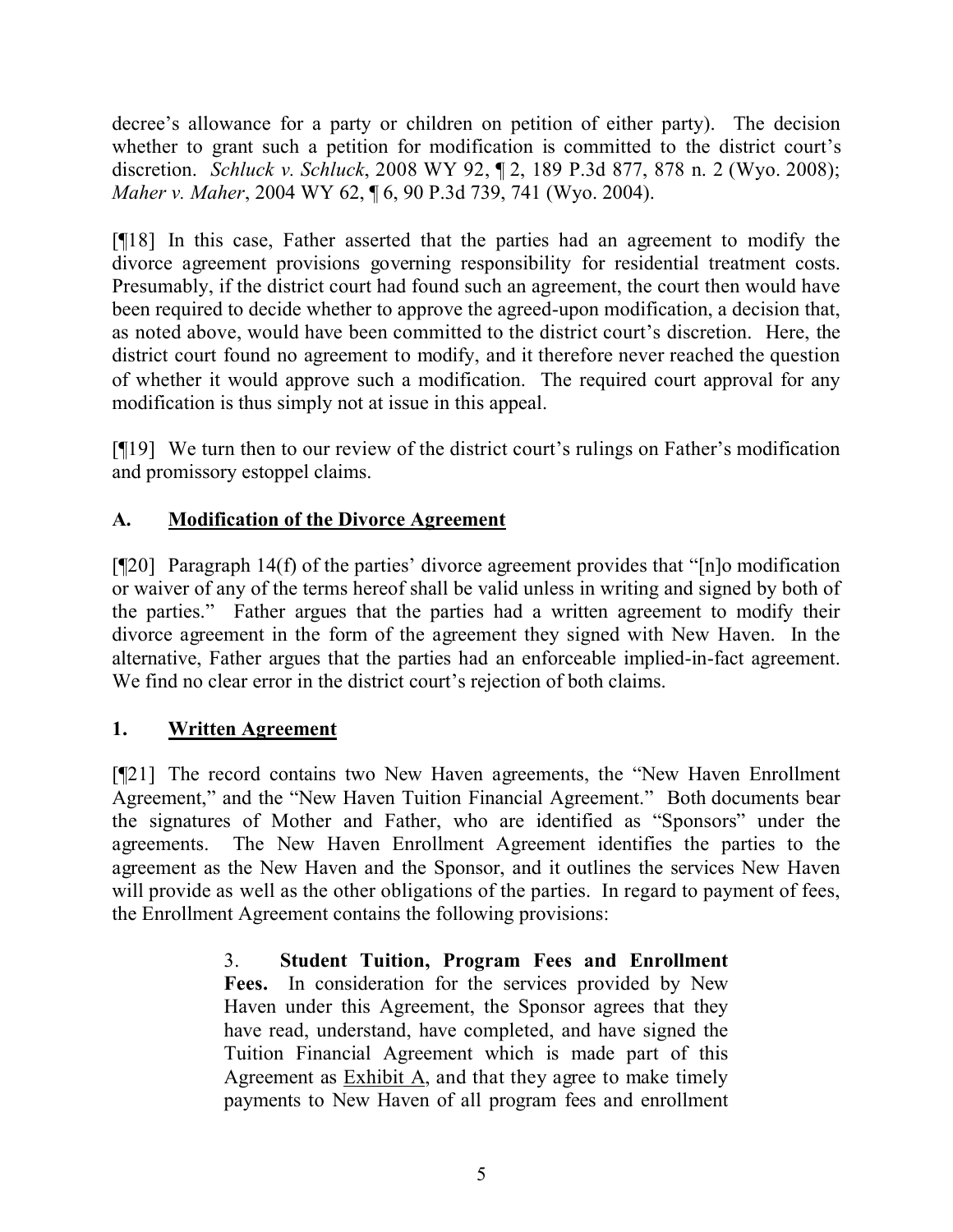fees outlined in the Tuition Financial Agreement. Except as otherwise provided in this Agreement (or any Exhibit to this Agreement), Sponsor is financially obligated to pay all enrollment and program fees for the entire treatment period. Sponsor's total program fee obligations under this Agreement will be billed to Sponsor in monthly installments. New Haven charges the full daily tuition rate for both the Admittance Date and Discharge Date. The program and enrollment fees cover only the services provided by New Haven as described in Paragraph 2. New Haven will not release the official transcripts of the Student's academic credits until all amounts due New Haven under this Agreement have been paid in full.

#### \* \* \* \*

5. **Insurance Coverage and Arrangements with Third**  Parties. This Agreement is between New Haven and Sponsor, and Sponsor is personally responsible for all program fees, enrollment fees, and Student costs incurred during the Student's enrollment at New Haven. \* \* \*

\* \* \* \*

19. **Miscellaneous.** \* \* \* All obligations of the Sponsor under this Agreement are joint and several, as the case may be.

[¶22] The New Haven Tuition Financial Agreement outlines the daily and other fees for Daughter's enrollment. The Financial Agreement's opening paragraph provides that "Sponsor agrees to pay New Haven under the terms of this Tuition Financial Agreement." The Agreement also provides in its paragraph 19 that "All obligations of the Sponsor hereunder shall be joint and several, as the case may be."

[¶23] The New Haven Enrollment Agreement and New Haven Financial Tuition Agreement are the only signed agreements addressing responsibility for payment of the costs for Daughter's placement at New Haven. By their plain terms, the New Haven agreements speak only to the obligations between New Haven, on one side, and Mother and Father, on the other side. The agreements do not reference the divorce agreement between Mother and Father and do not in any manner purport to address any obligations between Mother and Father. The New Haven agreements thus cannot be read to be a written modification of the parties' divorce agreement, and we find no error in the district court's rejection of Father's written modification claim.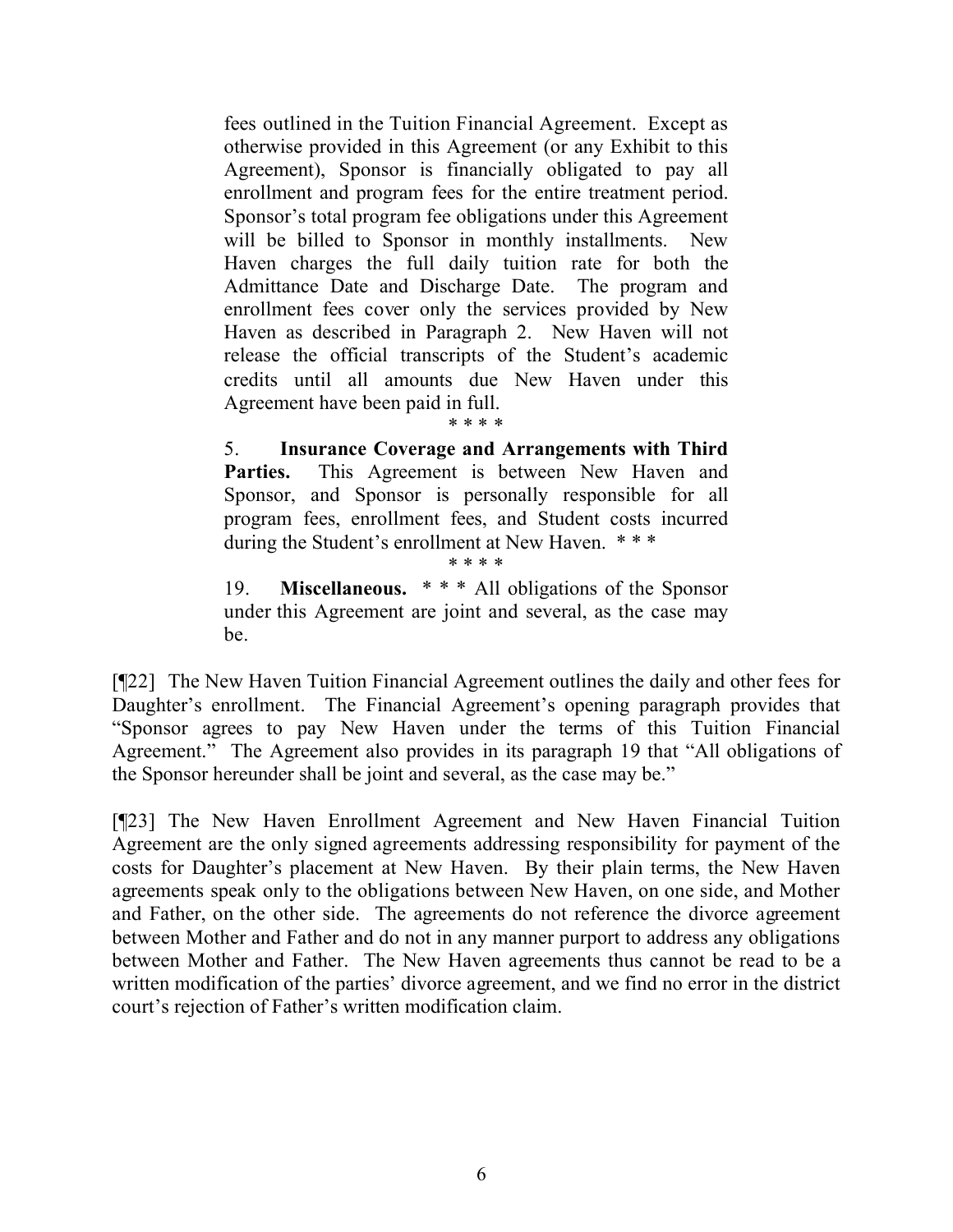# **2. Implied-in-Fact Contract**

[¶24] As noted above, the parties' divorce agreement specified that any modification of the agreement's terms was not valid unless it was done in writing and signed by both parties. This Court has long recognized, however, that even a contract with an integration clause, such as the one in the parties' divorce agreement, may be modified through oral agreement or by mutual conduct of the parties if certain conditions are met. *See Big-D Signature Corp. v. Sterrett Props., LLC*, 2012 WY 138, ¶ 33, 288 P.3d 72, 80 (citing *Quin Blair Enters. v. Julien Constr. Co.*, 597 P.2d 945, 951 n. 6 (Wyo. 1979)) (Wyoming follows general rule that unless a contract is required by law to be in writing, the contract may be orally modified). The conditions that must be met to orally modify an integrated agreement are: "First, there must be evidence that the parties orally modified the contract terms, and second, the parties have taken actions consistent with the new terms." *Big-D*, ¶ 33, 288 P.3d at 81.

[¶25] Father argues that the parties modified their divorce agreement through an implied-in-fact contract. An implied-in-fact contract is one that "may be found to exist as a matter of fact and is dependent upon the parties' intent." *Birt v. Wells Fargo Home Mortg., Inc.*, 2003 WY 102, ¶ 15, 75 P.3d 640, 649 (Wyo. 2003) (citing *Shaw v. Smith*, 964 P.2d 428, 435–36 (Wyo. 1998)). It exists where the parties' conduct supports a "conclusion that the parties expressed a mutual manifestation of an intent to enter into an agreement." *Id*. (quoting *Shaw*, 964 P.2d at 435–36). This Court recently described the process for determining the existence of an implied-in-fact contract:

> [W]e look not to the subjective intent of the parties, but to "'the outward manifestations of a party's assent sufficient to create reasonable reliance by the other party.'" *Givens v. Fowler*, 984 P.2d 1092, 1095 (Wyo.1999) (quoting *McDonald v. Mobil Coal Producing, Inc.*, 820 P.2d 986, 990 (Wyo.1991)). The question is "whether a reasonable man in the position of the offeree would have believed that the other party intended to make an offer." *Boone* [*v. Frontier Ref.*, 987 P.2d 681 at 687 (Wyo.1999)]. In 1991, we adopted Restatement (Second) of Contracts § 19 (1979) for guidance in determining whether an implied-in-fact contract exists:

> > "(1) The manifestation of assent may be made wholly or partly by written or spoken words or by other acts or by failure to act.

> > (2) The conduct of a party is not effective as a manifestation of his assent unless he intends to engage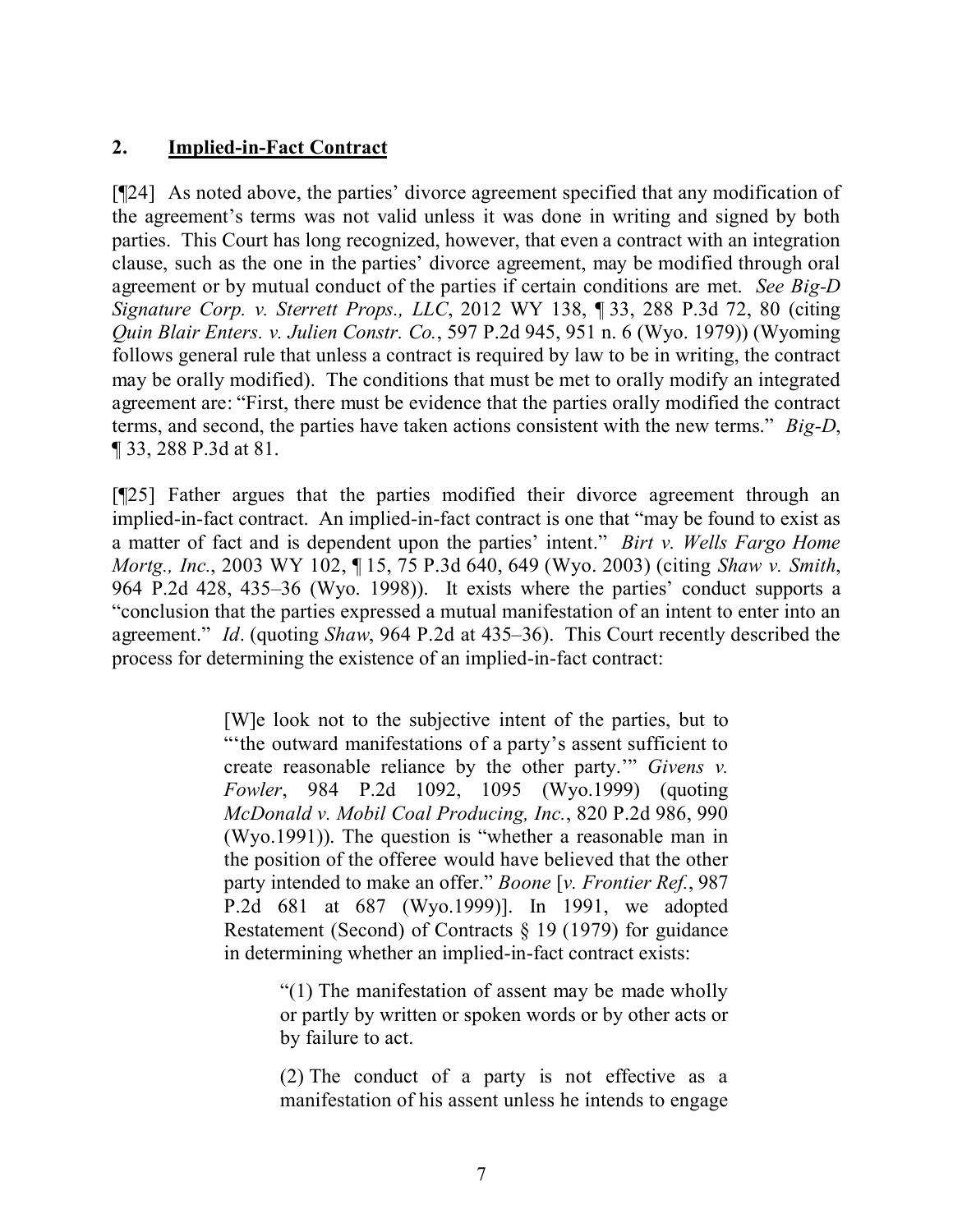in the conduct and knows or has reason to know that the other party may infer from his conduct that he assents.

(3) The conduct of a party may manifest assent even though he does not in fact assent. In such cases a resulting contract may be voidable because of fraud, duress, mistake, or other invalidating cause."

*McDonald*, 820 P.2d at 990. In essence, an implied-in-fact contract may arise where "parties act in a manner conveying mutual agreement and an intent to promise...." *Worley v. Wyoming Bottling Co., Inc.*, 1 P.3d 615, 620 (Wyo.2000).

*Symons v. Heaton*, 2014 WY 4, ¶ 9, 316 P.3d 1171, 1174-75 (Wyo. 2014) (quoting *Birt*, ¶ 16, 75 P.3d at 649).

[¶26] Although an implied-in-fact contract may be found based solely on the parties' conduct, Father alleges both an oral modification of the divorce agreement and conduct consistent with that modification. Thus, he asserts an implied-in-fact contract that, if found, would comply with the *Big-D* requirements for modifying a contract with an integration clause. Specifically, Father asserts (record citations omitted):

> Mother offered Father to have their [Daughter] enroll in voluntary, residential treatment at New Haven. Father accepted the offer. In order to induce Father into accepting the offer, Mother represented that she would pay 50% of the New Haven costs. Mother knew that Father believed she would pay 50% of the New Haven costs. Mother paid 50% of the New Haven costs.

[¶27] We find Father's argument unsupported by the testimony in this case. This is particularly so in light of our standard of review, which requires that we accept the evidence of the prevailing party as true and give that party every reasonable inference that can fairly and reasonably be drawn from it. *See Moore*, ¶ 10, 341 P.3d at 423. Viewed in this light, the testimony reveals that Mother and Father both believed that Daughter needed residential treatment and that Mother accepted the 50% billing for the New Haven costs while the question of which divorce agreement cost-sharing provision applied to those costs remained a pending question. The testimony does not support the inducement scenario asserted by Father.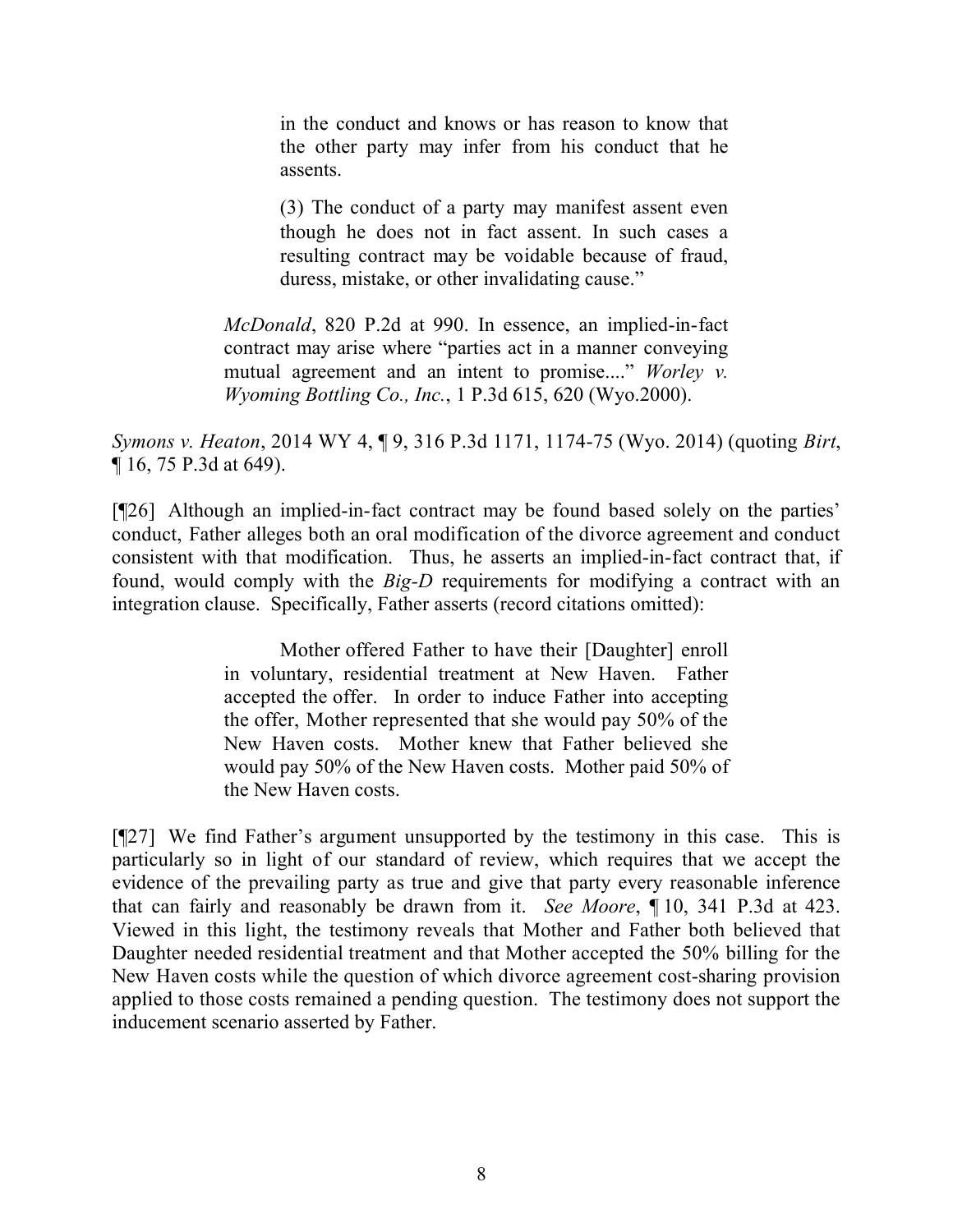[¶28] Mother testified that after Daughter left WBI, Daughter continued to experience difficulties, including anxiety and depression, and Daughter again attempted suicide. Mother further testified:

> Q. Prior to going to this intake meeting had you had any conversations with [Father] about what you were doing?

> > A. Yes.

Q. What was the general nature of those conversations?

A. When [Daughter] told me that she thought she needed help, I did get hold of him and said I think this is something we need to do. I'm going to go out and see what I can find out there. If you have any suggestions, anything you would like me to try to figure out along with it, if there is any place that you found that you think would be good, let me know. And conveyed to him what I found out. And essentially we got to New Haven because, I mean, it was recommended highly on the internet and by another facility.

Q. Did he indicate he was onboard with New Haven?

A. Yes.

Q. Did you discuss at all the cost associated with New Haven proper to that – well, tell me first, when exactly did this intake meeting take place?

A. April 12, 2011.

Q. April 12, 2011. So prior to that date did you guys discuss the cost associated with putting her into this program?

A. Yeah. We knew it was going to be really expensive.

Q. Did you discuss at all who was going to pay for what cost?

A. No.

Q. Was there general discussions, you pay half, I pay half, anything like that at all?

A. No. I think that it was assumed by [Father] that that's what would happen, but at that point my daughter needed to be in a treatment facility and –

Q. I don't mean to interrupt you. "It was assumed by [Father]," what would make you think he was assuming?

A. Because he never raised anything about how it would be split up. Just that as we went and we were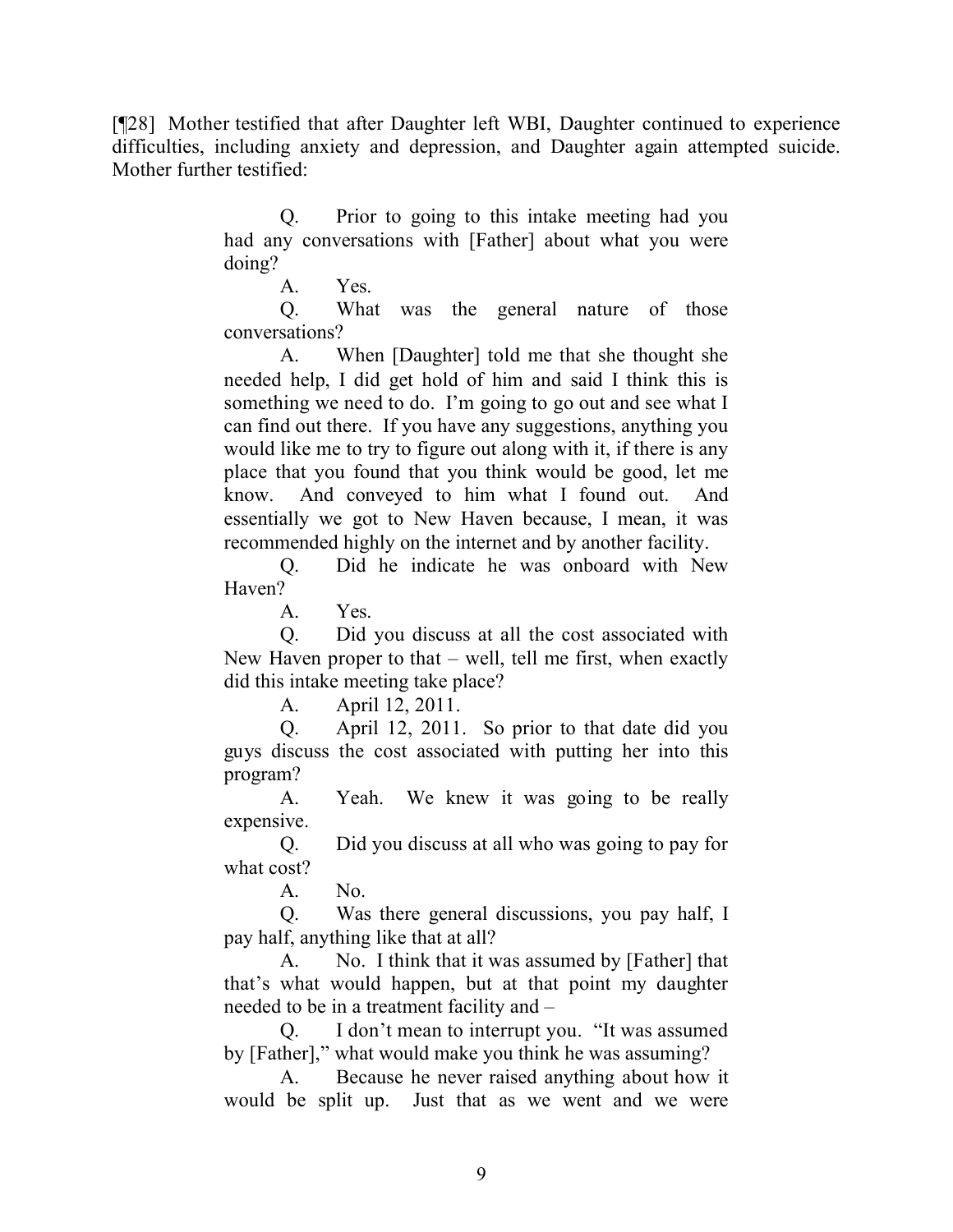presented the paperwork, which was 50/50, that was just going to be the way it would be.

Q. Okay. So when you say you were presented the paperwork, this was something that happened at that April intake meeting?

A. Yes.

Q. Who presented you with this paperwork?

A. New Haven.

Q. So the staff there?

A. Yes.

Q. And they just  $-1$  mean, was there discussion  $$ let me be careful of my questions here.

A. Okay.

Q. Did they ask, or anybody else, how do you guys want this divided up, 25/70, 50/50, he is paying all of it, you are paying none of it, anything like that at all?

A. Not to my knowledge, no. Essentially that's how – in a divorce situation most cases are just presented that way and so that's the way they drew up the paper work.

Q. So the paperwork that was handed to you, at least in some sort of documentation, it was clear from that meeting that you were going to be billed 50 percent, he was going to be billed 50 percent?

A. Correct.

Q. At that time did you have any idea whether or not you were going to get any of that reimbursed or was that even a consideration?

A. At that point, no, I did not. We were waiting, we knew that the question of whether her psychiatric care was deemed medical or counseling, that was on the table at that point and it was not yet – there was not a decision made yet. So with the intent that we would see how the decision came up, I would pursue the New Haven cost.

Q. So at least at that point you were going to go with what they presented, each of you paying half?

A. Yes.

Q. And see kind of where the cards lie or fall when you go into court and deal with it that way?

A. That is correct. Because I knew if I didn't at least go along with what was perceived, that [Daughter] – [Father] would not have agreed for [Daughter] to have treatment.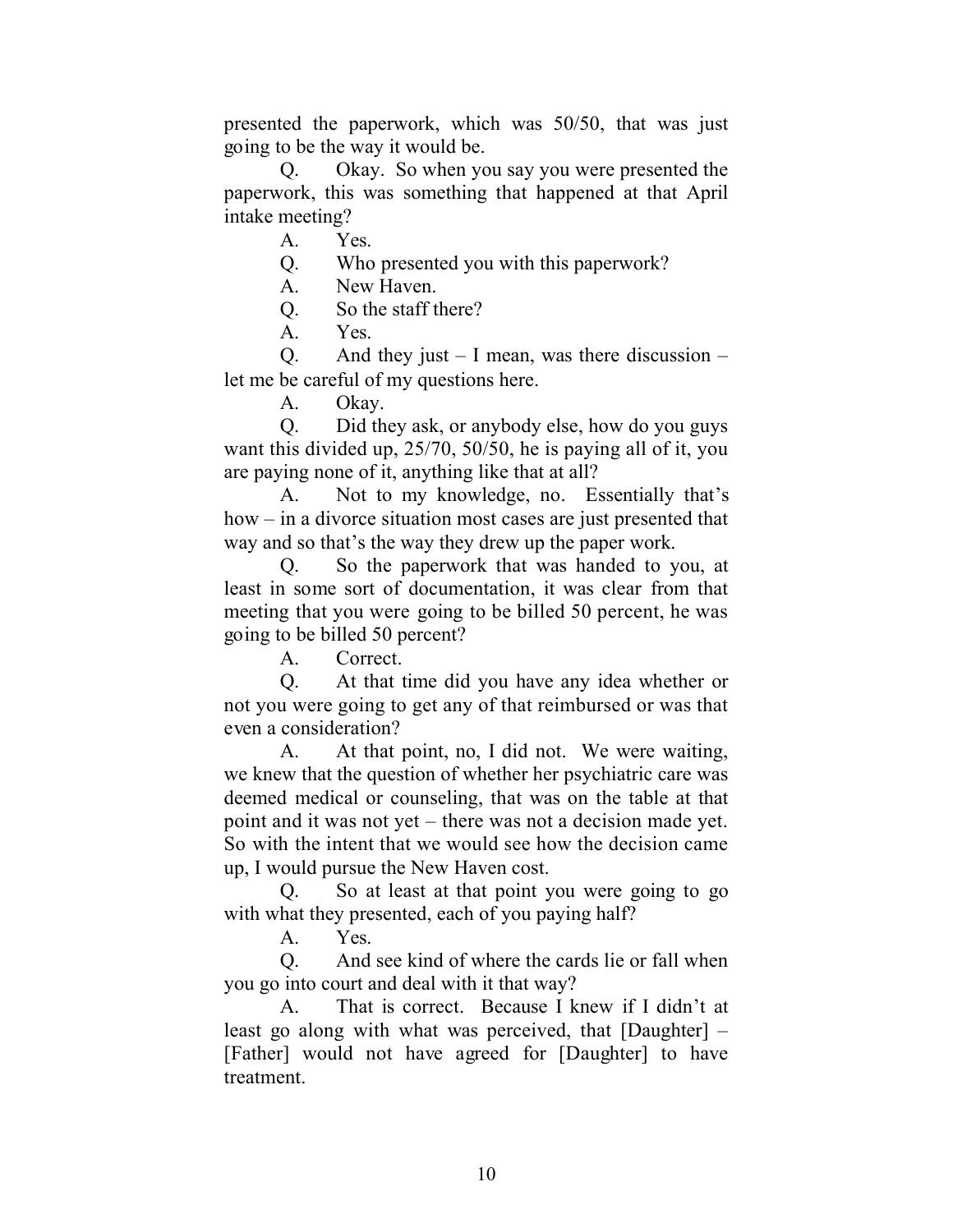Q. When [Daughter] was brought to New Haven, what discussions did you have with [Mother] prior to placement regarding the need for treatment?

A. Of course I – I being in Rock Springs and [Mother] living with [Daughter], I wasn't, call it privy, to all that was going on  $* * *$ . But I could tell that [Daughter] needed – needed some additional help and so I decided that that was probably a good idea to have her go to residential treatment also.

Q. Did you have a discussion with [Mother] regarding those costs?

A. Yeah. We – because we had to find what the costs were and then we had to see if insurance was going to cover it, so we did have the discussion about how much – basically how much it cost.

Q. And you discovered in that process that your insurance which was the primary insurance for the children's health care was not going to cover residential treatment?

A. That's correct.

Q. And you informed [Mother] of that?

A. I did.

Q. Did you then discuss the cost sharing for New Haven?

A. No, because I think we already knew that we were going to split the costs 50/50. We have been splitting counseling costs 50/50 the entire time.

Q. So there was –

A. So it's pretty straightforward that we would split it 50/50 from then on.

Q. So you considered this expenditure to be a counseling cost?

A. Yes, because –

Q. And both of you treated it accordingly?

A. Mostly in the residential treatment program she was getting schooling, she was getting physical activity, and there is very little of it that's actually –well, almost none of it was actually by a doctor. The psychiatrist saw her once a month at the most, it was more like once every three months. So as part of our divorce decree, and that's why it was split 50/50, was that we had been splitting those costs 50/50 even before we got completely divorced.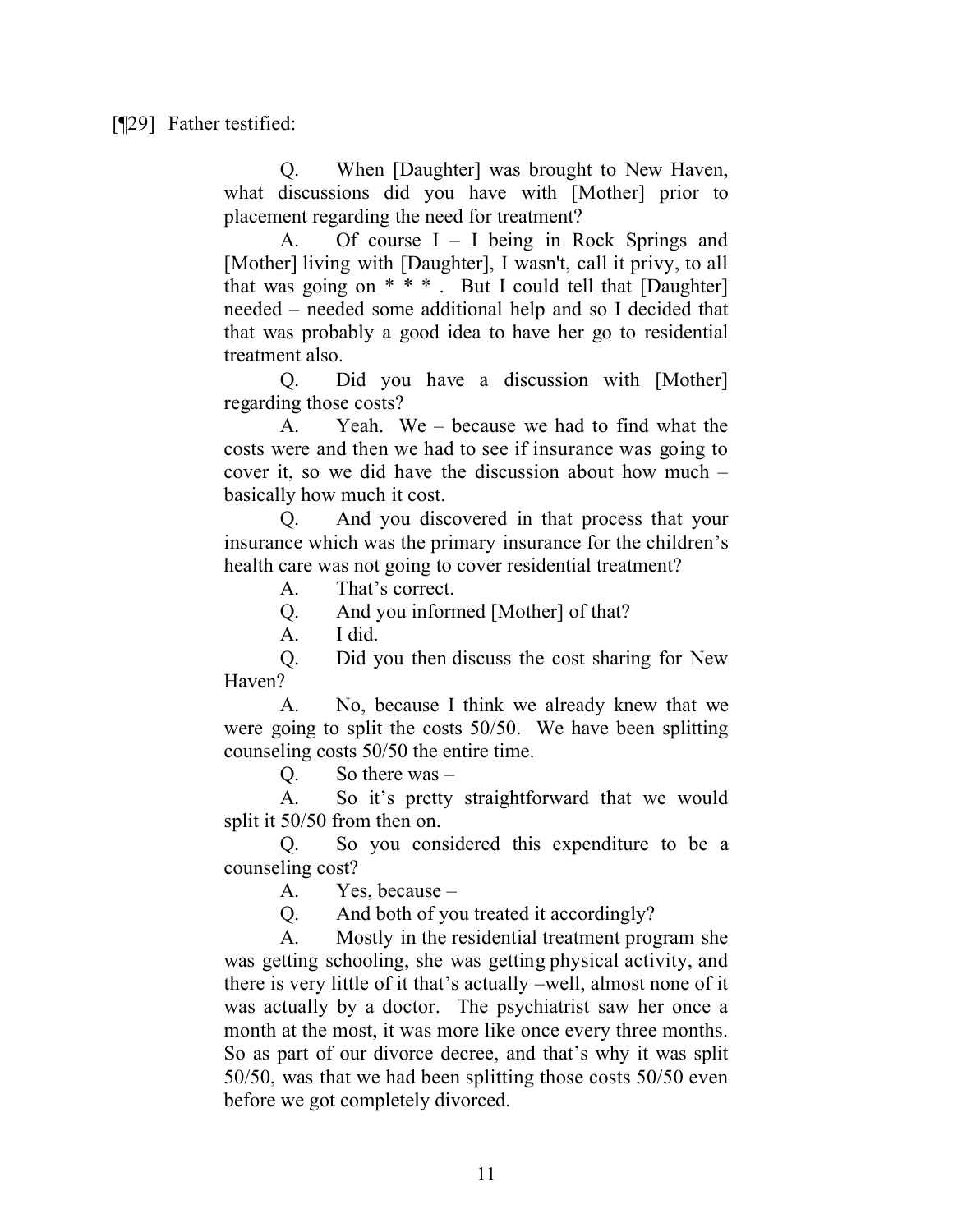Q. Did [Mother] ever provide you any written objection to paying that 50 percent fee?

A. No.

Q. Did she ever serve you court papers while [Daughter] was at New Haven objecting to paying the 50 percent fee?

A. No.

Q. And she paid that 50 percent voluntarily during all of that period?

A. Correct.

Q. It was paid on a monthly basis by both of you?

A. Yes.

Q. And no one told New Haven to make any other split or adjustment during that time period?

\* \* \*

A. No. They were told the very first day that the costs were split 50/50.

Q. When they were told the costs were split 50/50, who made that statement?

A. I'm pretty sure I'm the one that said we are splitting these costs 50/50.

Q. Was [Mother] there at the time?

A. Right.  $**$ 

[¶30] On cross-examination, Father further testified:

Q. Just to make sure we are clear, you are not disagreeing with the fact that there were no discussions between you and [Mother] prior to going to New Haven as to who was going to pay what? You assumed it was 50 percent, but that was never actually discussed; is that correct?

A. I don't know that we ever actually discussed it, no. But she would have known since insurance wasn't paying it and they were going to split it 50/50 or it was assumed that way.

[¶31] Father's wife, Patricia Samiec, was also present at the April 12, 2011 New Haven intake meeting. She testified:

Q. What do you recall of that discussion?

A. They brought in the paperwork to be signed and only [Father] and [Mother] signed the paperwork, but they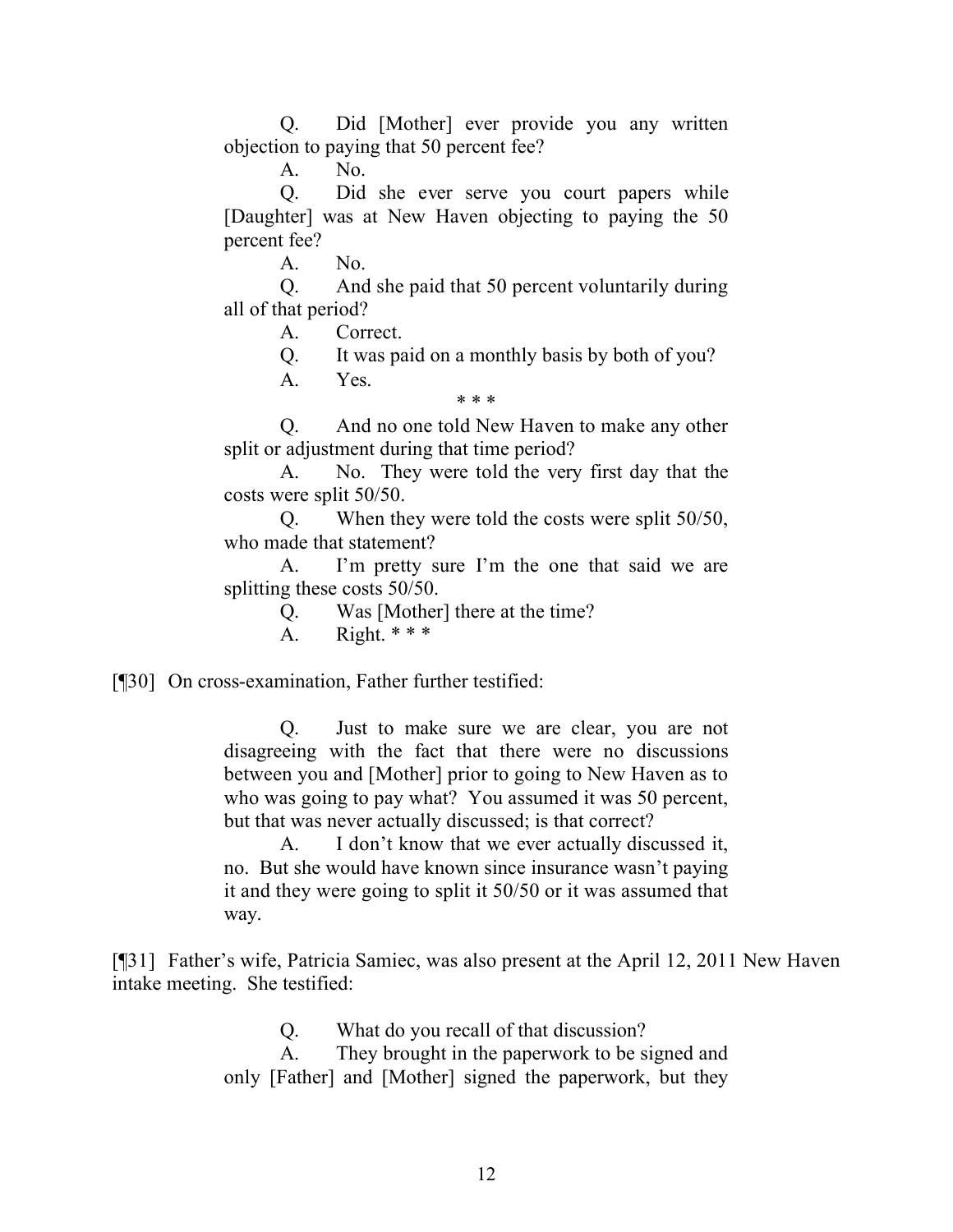came in and asked how it was to be billed out and they responded 50/50.

Q. I'm sorry. Who responded 50/50?

A. Both [Father] and [Mother].

Q. So both individuals expressed their understanding that bills for the residential treatment were to be paid 50% by each party?

A. Correct.

\* \* \*

- Q. Was any objection made to that 50/50 split?
- A. No.
- Q. Was there any further discussion about it?
- A. No.

[¶32] The testimony of the parties, as well as that of Patricia Samiec, indicates that the sole discussion of how the New Haven costs would be shared between Mother and Father took place in the April 12, 2011 intake meeting at New Haven. That discussion was one that concerned how New Haven would bill the parties. It was not a discussion between Mother and Father during which they orally agreed to modify the terms of their divorce agreement or even discussed the terms of their divorce agreement.

[¶33] Additionally, while Mother's testimony reflects her subjective belief that Father would have balked at the New Haven placement if Mother had not accepted the 50% billing, it is clear even from Father's testimony that no promises were made to induce his agreement to Daughter's enrollment in the New Haven program. The decision to enroll Daughter was made before the intake meeting, and while the parties discussed how much the treatment would cost before that meeting, they did not discuss how those costs would be shared.

[¶34] In addition to the fact that the parties did not discuss modification of their divorce agreement, it is important to consider the timing of the New Haven intake meeting. The intake meeting took place nearly a year before the district court ruled on the parties' request for a determination of whether residential treatment was considered a counseling cost, subject to the 50/50 cost sharing, or a medical expense, subject to the 75/25 cost sharing. Given that the parties did not yet know how the district court would rule on how residential treatment costs were to be shared under the divorce agreement, and given that the parties had not withdrawn their request for that interpretation, it would seem premature for the parties at that point to be agreeing to modify the divorce agreement.

[¶35] The bottom line is that nothing in the parties' testimony or circumstances reflects a mutual assent to modify the parties' divorce agreement. Father himself did not testify to an agreement outside the divorce agreement and instead testified that he viewed the New Haven costs as counseling costs subject to the divorce agreement's 50/50 cost sharing.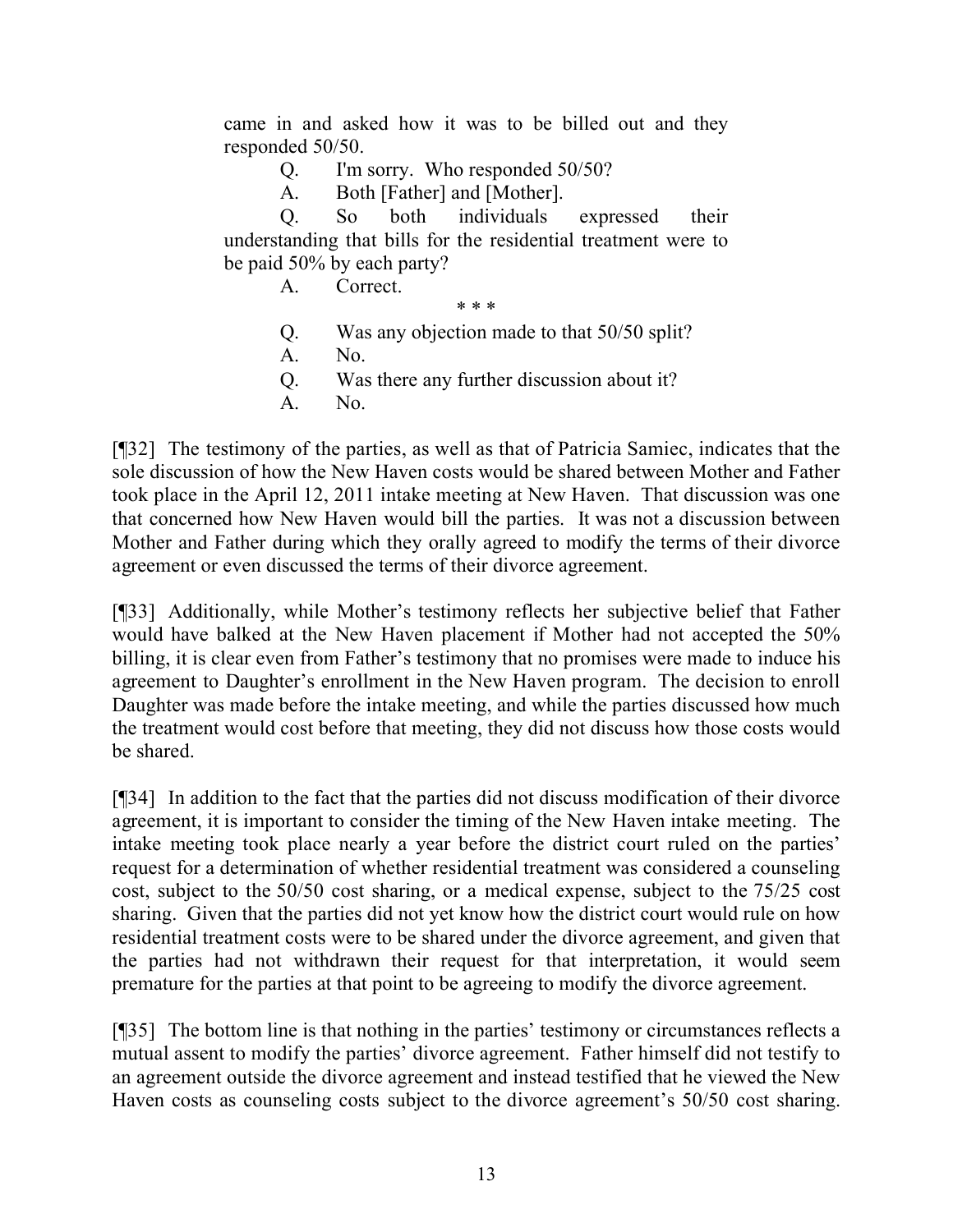Mother, conversely, testified that she understood that the district court had not yet ruled on how residential treatment costs should be treated and was willing to accept the 50% billing pending the court's decision. While the question of mutual assent is an objective one, not based on the parties' subjective intentions, the views reflected in the parties' testimony, coupled with the lack of any discussion between Mother and Father as to cost sharing, makes its objectively unreasonable to find an implied-in-fact agreement to modify the divorce agreement.

[¶36] Nor do we find objective evidence of a modification in Mother's payment of the New Haven costs as billed. Both Mother and Father testified that Mother had in the past paid bills in their entirety for expenses of the parties' daughters and then sought and received reimbursement from Father. The payments themselves were therefore not necessarily evidence of an agreement to modify the divorce agreement.

[¶37] Based on the foregoing, we find no clear error in the district court's rejection of Father's claim of an implied-in-fact modification of the parties' divorce agreement. We turn then to Father's alternative argument that pursuant to the doctrine of promissory estoppel, the parties had a binding agreement to share equally in the costs of their daughter's enrollment at New Haven.

# **B. Promissory Estoppel**

[¶38] "Parties to a written contract may agree to change that contract. In the proper circumstances, the change may be enforced through promissory estoppel." *Baker v. Ayres & Baker Pole & Post, Inc.*, 2007 WY 185, ¶ 13, 170 P.3d 1247, 1251 (Wyo. 2007) (citing *Verschoor v. Mountain W. Farm Bureau Mut. Ins. Co.*, 907 P.2d 1293, 1298 (Wyo. 1995)). The elements that must be present to enforce such an agreement through promissory estoppel are:

> (1) the existence of a clear and definite promise which the promisor should reasonably expect to induce action by the promisee; (2) proof that the promisee acted to its detriment in reasonable reliance on the promise; and (3) a finding that injustice can be avoided only if the court enforces the promise.

*Symons*, ¶ 13, 316 P.3d at 1176 (quoting *Redland v. Redland*, 2012 WY 148, ¶ 91, 288 P.3d 1173, 1194 (Wyo. 2012)).

[¶39] The district court found that Father failed to prove either a clear and definite promise or reasonable reliance on the alleged promise. Father challenges these findings as clearly erroneous. He argues that Mother's signing of the New Haven Enrollment Agreement was a clear and definite promise to pay 50% of the costs and Father